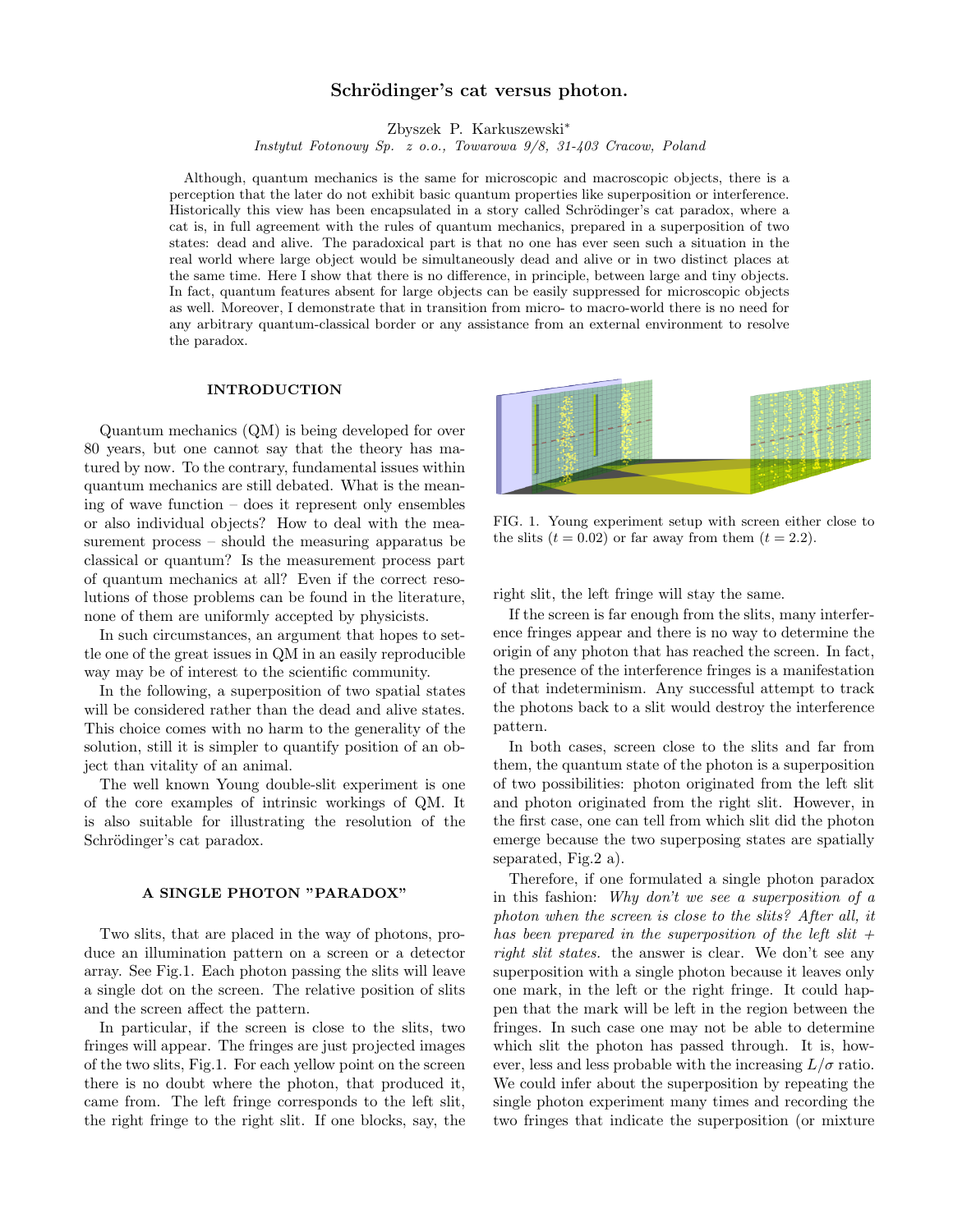

FIG. 2. Probability density along the dashed line in the screen of Fig.1 with screen a) close to the slits  $(t = 0.02)$  or b) far away from them  $(t = 2.2)$ .

of states).

If, in the single photon paradox, we replace the word "superposition" with "interference" then the answer is that the two superposing states are spatially separated and there is no interference possible. One can firmly tell which slit the photon has originated from. There are only left-slit-photons and right-slit-photons and each mark on the screen belongs to one of the two.

For the far away screen, we still will not see any superposition with just one photon, because a single spot on the screen does not reveal any. However, after many repetitions of the same experiment, we can learn that the interference pattern emerges, Fig.2 b). To prove that, one can block one of the slits and the interference fringes will not form.

To summarize, a single photon behaves similar to a hypothetical Schrödinger's cat [1] when the screen is close to the slits. Despite being described by a superposition of left-slit plus right-slit states it cannot show any signs of the superposition or interference. If experiment is repeated many times, only left-slit or right-slit photons are detected. Likewise, only alive or dead cat can be seen in the paradox. The similarity is explained in the next section.

# SCHRÖDINGER'S CAT STATE

There are many possible and equivalent versions of the Schrödinger's cat state. The essential part is that they involve superposition of an object consisting of large number of quantum elements.

Within the setup of the Young experiment, one can produce such a state, too. It corresponds to the following arrangement: N photons passing through the left slit and no photons passing through the right slit plus no photons passing through the left slit and  $N$  photons passing through the right slit. N is of order of Avogadro number i.e. about  $10^{24}$ . Symbolically, the Schrödinger's cat state can be denoted as

$$
|N,0\rangle + |0,N\rangle, \tag{1}
$$

where the left slot in the  $|..., \rangle$  ket stands for the left slit, later represented by a Gaussian centered in position  $-L/2$ , and the right slot for the right slit, later represented by a Gaussian centered in position  $L/2$ .

Conveniently, the state of a single photon considered in previous section has the same form but with  $N = 1$ .

Fringes appearing on the screen are completely determined by the state from Eq.1. For  $N = 1$  the probability density across the dashed brown line in plane of the screen in the Fig.1 has this form:

$$
P(x_1) \sim e^{-\frac{(x_1 - L/2)^2}{\sigma^2 + (t/\sigma)^2}} + e^{-\frac{(x_1 + L/2)^2}{\sigma^2 + (t/\sigma)^2}} \tag{2}
$$

$$
+ 2e^{-\frac{L^2/4}{\sigma^2 + (t/\sigma)^2}} e^{-\frac{x_1^2}{\sigma^2 + (t/\sigma)^2}} \cos(Ltx_1),
$$

where  $x_1$  is a position variable along that line,  $L$  is the slits separation,  $\sigma \ll L$  corresponds to the width of the slits and parameter t describes distance of the screen from the plane of the slits. The Eq.2 has an interesting structure, it is a sum of three components. First two components describe the two fringes that are projections of the slits, the third one is an interference term. For example, if the distance of the screen from the slits is small i.e.  $t \ll \sigma$ , the interference term is suppressed by the exponent with  $L^2 \gg \sigma^2$  and only two fringes remain, Fig.2 a). On the other hand, for far away screen i.e.  $t/\sigma \gg L$ the interference term dominates, Fig.2 b).

When more than one photon state is considered, there is a slight complication with the picture. Each photon brings an extra dimension to the probability density. For  $N$  photons the Eq.2 turns into

$$
P(x_1, ..., x_N) \sim e^{-\frac{\sum_{i=1}^{N} (x_i - L/2)^2}{\sigma^2 + (t/\sigma)^2}} + e^{-\frac{\sum_{i=1}^{N} (x_i + L/2)^2}{\sigma^2 + (t/\sigma)^2}} \quad (3)
$$

$$
+ 2e^{-\frac{NL^2/4}{\sigma^2 + (t/\sigma)^2}} e^{-\frac{\sum_{i=1}^{N} x_i^2}{\sigma^2 + (t/\sigma)^2}} \cos\left(Lt \sum_{i=1}^{N} x_i\right),
$$

where index *i* counts the photons. Despite the multidimensional character, the probability density has a similar structure to that of one-photon state: the first two terms in the sum correspond to the projection of the slits on the N-dimensional space span by  $x_1, ..., x_N$  variables and the third term is an interference component. The multidimensional analysis of the Eq.3, even for  $N \sim 10^{24}$ ,